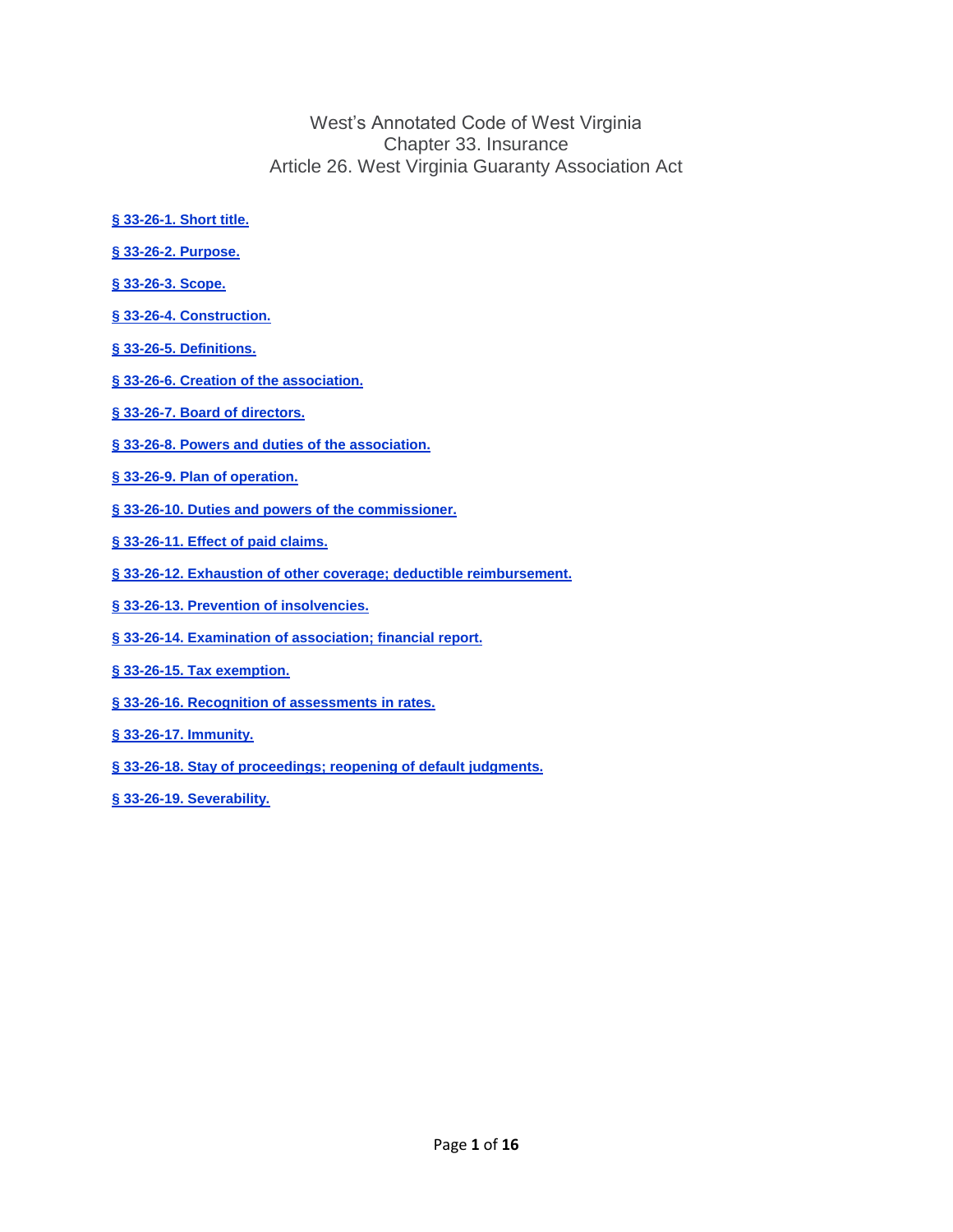# <span id="page-1-0"></span>**§ 33-26-1. Short title.**

This article may be cited as the "West Virginia Insurance Guaranty Association Act."

## **Credits**

Acts 1970, c. 52.

W. Va. Code, §33-26-1, WV ST §33-26-1 Current with legislation of the 2017 First Extraordinary.

# <span id="page-1-1"></span>**§ 33-26-2. Purpose.**

The purpose of this article is to provide a mechanism for the payment of covered claims under certain insurance policies to avoid excessive delay in payment and to the extent provided in this article, minimize financial loss to claimants or policyholders because of the insolvency of an insurer, and to permit and to provide an association to assess the cost of this protection among insurers.

# **Credits**

Acts 1970, c. 52; Acts 2017, c. 132, eff. July 7, 2017.

W. Va. Code, § 33-26-2, WV ST § 33-26-2 Current with legislation of the 2017 First Extraordinary.

## <span id="page-1-2"></span>**§ 33-26-3. Scope.**

This article applies to all kinds of direct insurance, but is not applicable to the following:

(1) Life, annuity, health or disability insurance;

(2) Mortgage guaranty, financial guaranty or other forms of insurance offering protection against investment risks;

(3) Fidelity or surety bonds, or any other bonding obligations;

(4) Credit insurance, vendors' single interest insurance or collateral protection insurance or any similar insurance protecting the interests of a creditor arising out of a creditor-debtor transaction;

(5) Insurance of warranties or service contracts including insurance that provides for the repair, replacement or service of goods or property, indemnification for repair, replacement or service for the operational or structural failure of the goods or property due to a defect in materials, workmanship or normal wear and tear, or provides reimbursement for the liability incurred by the issuer of agreements or service contracts that provide such benefits;

(6) Title insurance;

(7) Ocean marine insurance;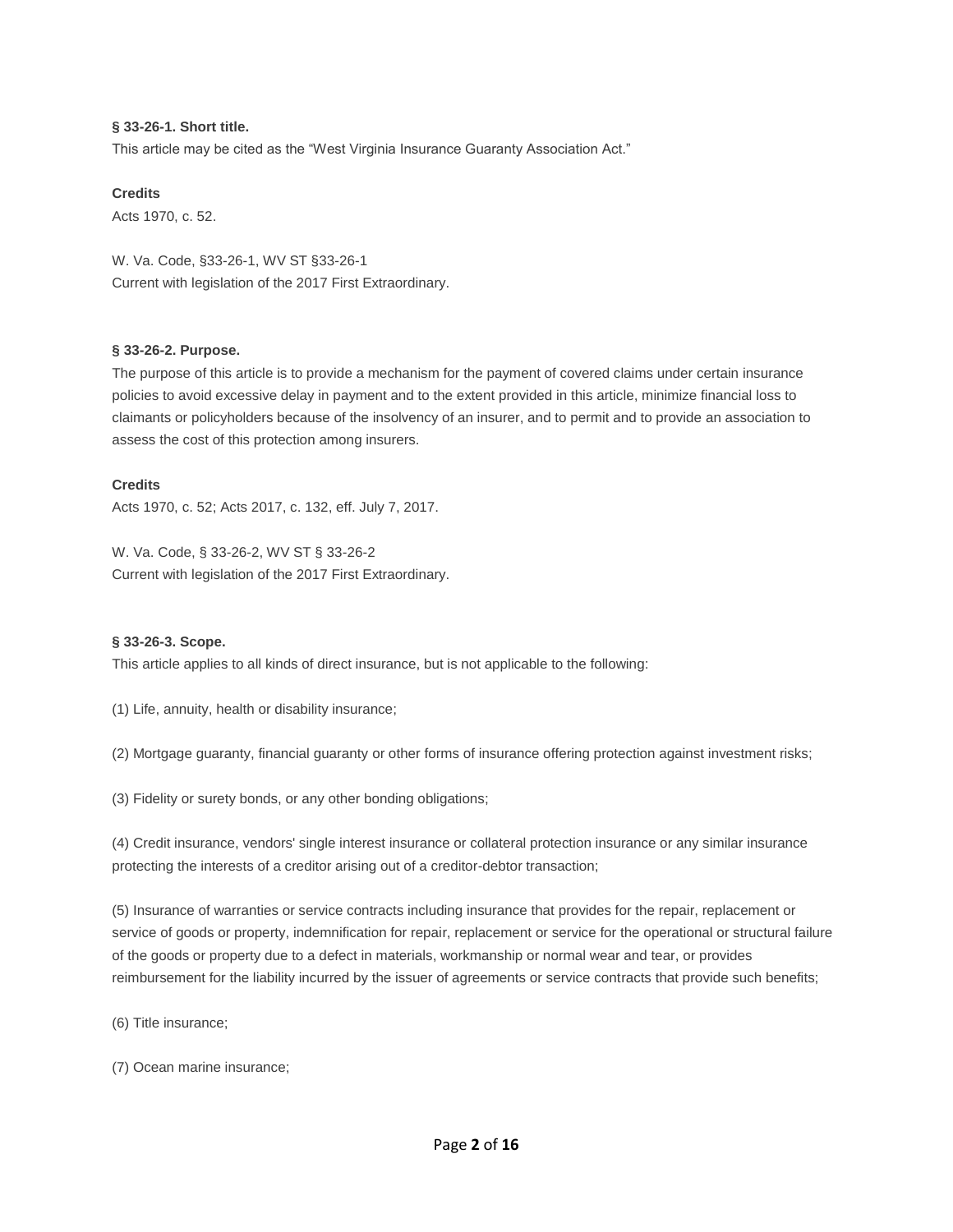(8) Any transaction or combination of transactions between a person, including affiliates of such person, and an insurer, including affiliates of the insurer, which involves the transfer of investment or credit risk unaccompanied by transfer of insurance risk; or

(9) Any insurance provided by or guaranteed by a government entity or agency.

# **Credits**

Acts 1970, c. 52; Acts 1991, c. 16; Acts 2008, c. 120, eff. March 7, 2008; Acts 2017, c. 132, eff. July 7, 2017. § 33-26-3. Scope, WV ST § 33-26-3

W. Va. Code, § 33-26-3, WV ST § 33-26-3 Current with legislation of the 2017 First Extraordinary.

# <span id="page-2-0"></span>**§ 33-26-4. Construction.**

This article shall be construed to effect the purpose under section two of this article which constitutes an aid and guide to interpretation.

# **Credits**

Acts 1970, c. 52; Acts 2017, c. 132, eff. July 7, 2017.

W. Va. Code, § 33-26-4, WV ST § 33-26-4 Current with legislation of the 2017 First Extraordinary.

# <span id="page-2-1"></span>**§ 33-26-5. Definitions.**

As used in this article:

(1) "Account" means any one of the three accounts created by section six of this article.

(2) "Affiliate" means a person who directly or indirectly, through one or more intermediaries, controls, is controlled by or is under common control with another person on December 31 of the year immediately preceding the date the insurer becomes an insolvent insurer.

(3) "Affiliate of the insolvent insurer" means a person who directly or indirectly, through one or more intermediaries, controls, is controlled by or is under common control with an insolvent insurer on December 31 of the year prior to the date the insurer becomes an insolvent insurer.

(4) "Association" means the West Virginia Insurance Guaranty Association created under section six of this article.

(5) "Association similar to the association" means any guaranty association, security fund or other insolvency mechanism that affords protection similar to that of the association. The term shall also include any property and casualty insolvency mechanism that obtains assessments or other contributions from insurers on a preinsolvency basis.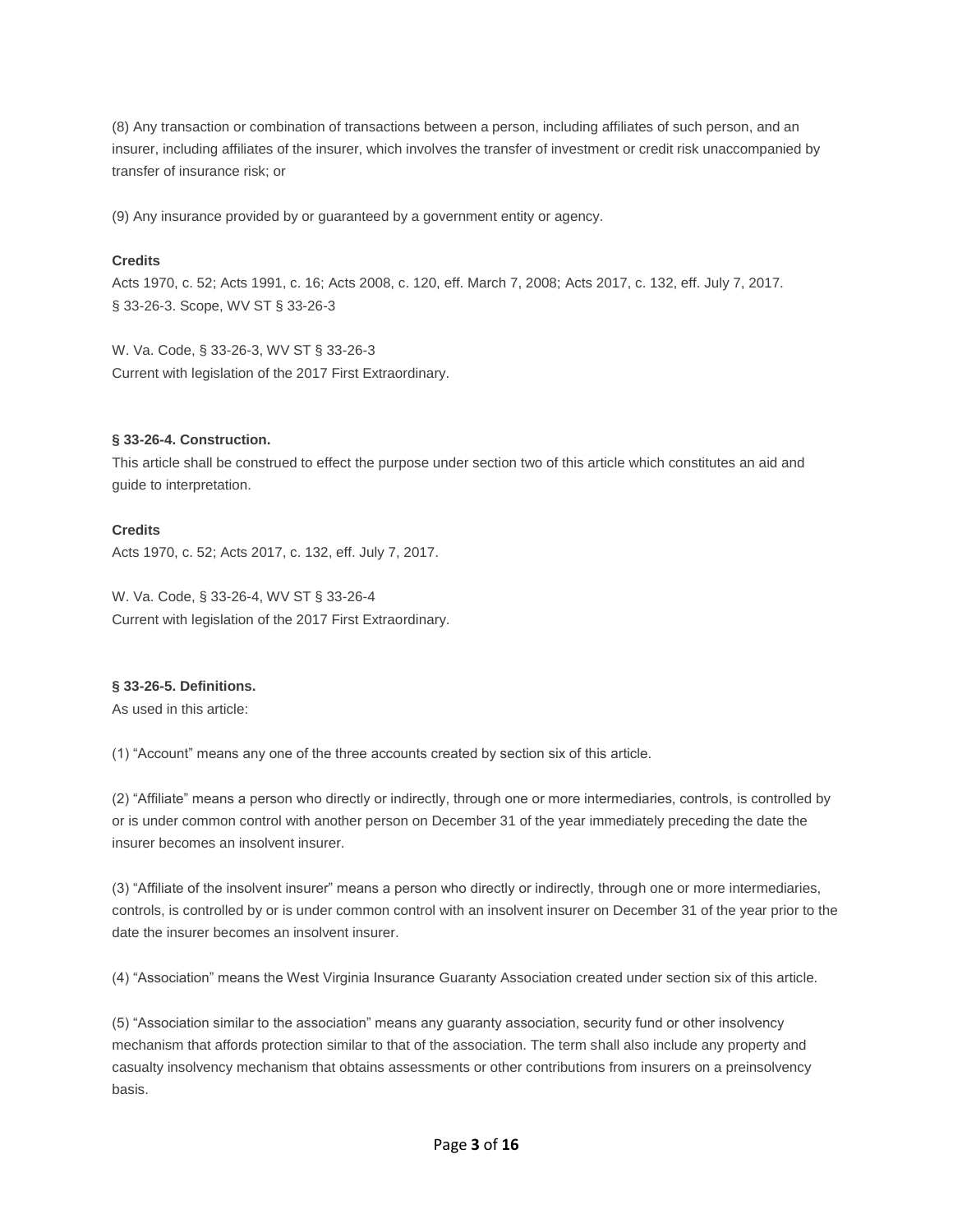(6) "Claimant" means any insured making a first party claim or any person instituting a liability claim, provided that no person who is an affiliate of the insolvent insurer may be a claimant.

(7) "Commissioner" means the Insurance Commissioner of West Virginia.

(8) "Control" means the possession, direct or indirect, of the power to direct or cause the direction of the management and policies of a person, whether through the ownership of voting securities, by contract other than a commercial contract for goods or nonmanagement services, or otherwise, unless the power is the result of an official position with or corporate office held by the person. Control shall be presumed to exist if a person, directly or indirectly, owns, controls, holds with the power to vote, or holds proxies representing, ten percent or more of the voting securities of any other person. This presumption may be rebutted by a showing that control does not exist in fact.

(9)(A) "Covered claim" means an unpaid claim, including one for unearned premiums, submitted by a claimant, which arises out of and is within the coverage and is subject to the applicable limits of an insurance policy to which this article applies issued by an insurer, if the insurer becomes an insolvent insurer after the effective date of this article and:

(i) The claimant or insured is a resident of this state at the time of the insured event: Provided, That for entities other

than an individual, the residence of a claimant, insured or policyholder is the state in which its principal place of business is located at the time of the insured event; or

(ii) The claim is a first party claim for damage to property with a permanent location in this state.

(B) "Covered claim" does not include:

(i) Any amount awarded as punitive or exemplary damages;

(ii) Any amount sought as a return of premium under any retrospective rating plan;

(iii) Any amount due any reinsurer, insurer, insurance pool, underwriting association, health maintenance organization, hospital plan corporation, professional health service corporation or self-insurer as subrogation recoveries, reinsurance recoveries, contribution, indemnification or otherwise. No such claim for any amount due any reinsurer, insurer, insurance pool, underwriting association, health maintenance organization, hospital plan corporation or self-insurer may be asserted against a person insured under a policy issued by an insolvent insurer other than to the extent such claim exceeds the association obligation limitations set forth in section eight of this article;

(iv) Any first party claim by an insured whose net worth exceeds \$25 million on December 31 of the year next preceding the date the insurer becomes an insolvent insurer: Provided, That an insured's net worth on that date shall be considered to include the aggregate net worth of the insured and all of its subsidiaries and affiliates as calculated on a consolidated basis: Provided, however, That this exclusion does not apply to any claim for benefits under a workers' compensation insurance policy required by chapter twenty-three of this code;

(v) Any third party claim relating to a policy of an insured whose net worth exceeds \$25 million on December 31 of the year next preceding the date the insurer becomes an insolvent insurer: Provided, That an insured's net worth on that date shall be considered to include the aggregate net worth of the insured and all of its subsidiaries and affiliates as calculated on a consolidated basis: Provided, however, That this exclusion does not apply to:

(I) Third party claims against the insured where the insured has applied for or consented to the appointment of a receiver, trustee or liquidator for all or a substantial part of its assets, filed a voluntary petition in bankruptcy, filed a petition or an answer seeking a reorganization or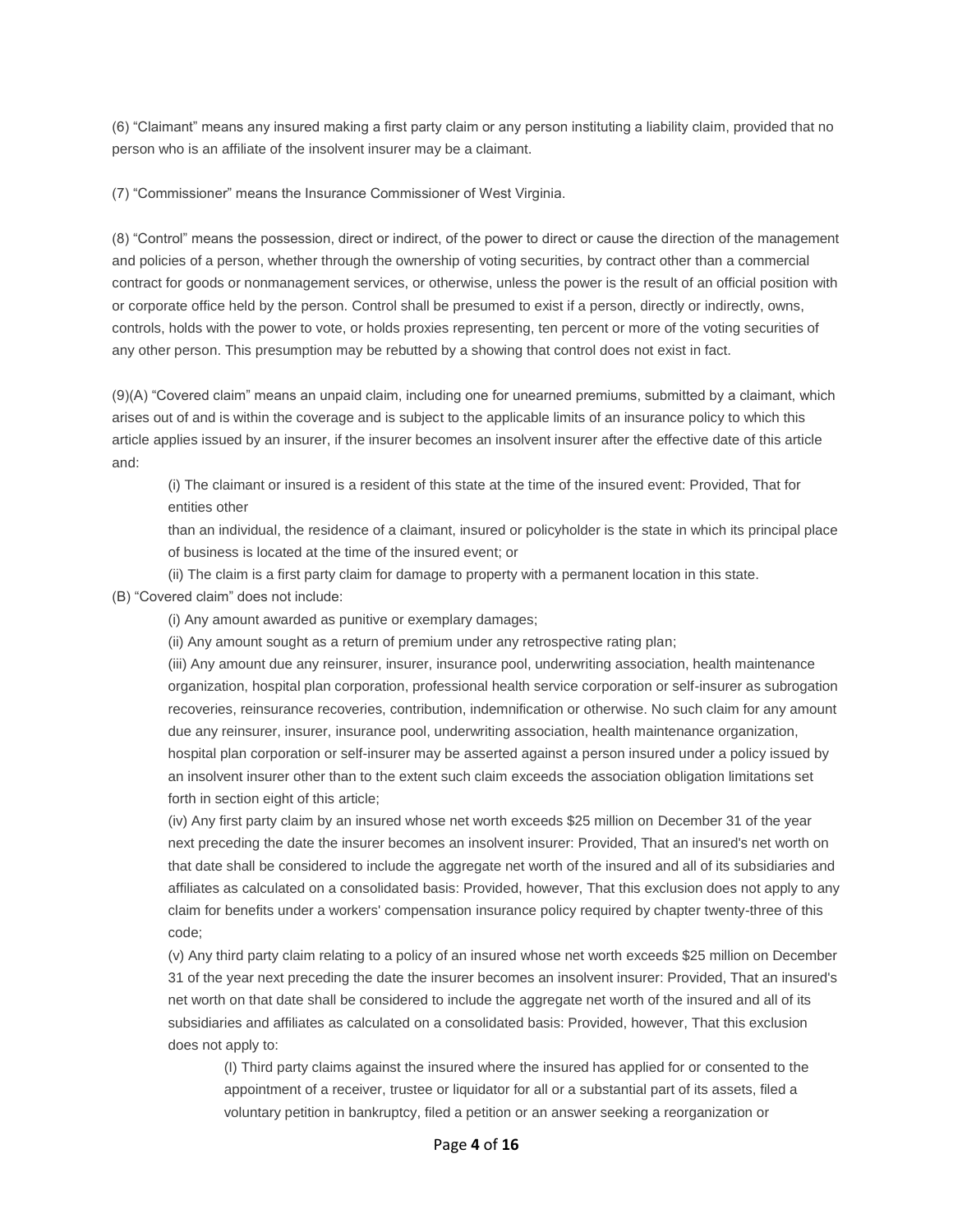arrangement with creditors or to take advantage of any insolvency law, or if an order, judgment or decree is entered by a court of competent jurisdiction, on the application of a creditor, adjudicating the insured bankrupt or insolvent or approving a petition seeking reorganization of the insured or of all or substantial part of its assets; or

(II) Any claim for benefits under a workers' compensation insurance policy required by chapter twenty-three of this code;

(vi) Any claim that would otherwise be a covered claim but is an obligation to, or on behalf of a, person who has a net worth greater than that allowed by the insurance guaranty association law of the state of residence of the claimant at the time specified by that law and which association has denied coverage to that claimant on that basis: Provided, That this exclusion does not apply to any claim for benefits under a workers' compensation insurance policy required by chapter twenty-three of this code;

(vii) Any first party claims by an insured which is an affiliate of the insolvent insurer;

(viii) Any fee or other amount relating to goods or services sought by, or on behalf of, any attorney or other provider of goods or services retained by the insolvent insurer or an insured prior to the date it was determined to be insolvent;

(ix) Any fee or other amount sought by, or on behalf of, any attorney or other provider of goods or services retained by any insured or claimant in connection with the assertion or prosecution of any claim, covered or otherwise, against the association; or

(x) Any claims for interest.

(10) "Insolvent insurer" means an insurer licensed to transact insurance in this state, either at the time the policy was issued or when the insured event occurred, and against whom a final order of liquidation has been entered with a finding of insolvency by a court of competent jurisdiction in the insurer's state of domicile.

(11) "Member insurer" means any person who: writes any kind of insurance to which this article applies under section three of this article, including farmers' mutual fire insurance companies and the exchange of reciprocal or interinsurance contracts; and is licensed to transact insurance in this state. An insurer shall cease to be a member insurer effective on the day following the termination or expiration of its license to transact the kinds of insurance to which this article applies, however the insurer shall remain liable as a member insurer for any and all obligations, including obligations for assessments levied prior to the termination or expiration of the insurer's license and assessments levied after the termination or expiration, which relate to any insurer which became an insolvent insurer prior to the termination or expiration of the insurer's license.

(12) "Net direct written premiums" means direct gross premiums written in this state on insurance policies to which this article applies, less return premiums on the policies and dividends paid or credited to policyholders on such direct business. "Net direct written premiums" does not include premiums on contracts between insurers or reinsurers.

(13) "Person" means any individual or legal entity, including governmental entities.

(14) "Receiver" means receiver, liquidator, rehabilitator or conservator as the context may require.

(15) "Self-insurer" means a person that covers its liability through a qualified individual or group self-insurance program or any other formal program created for the specific purpose of covering liabilities typically covered by insurance.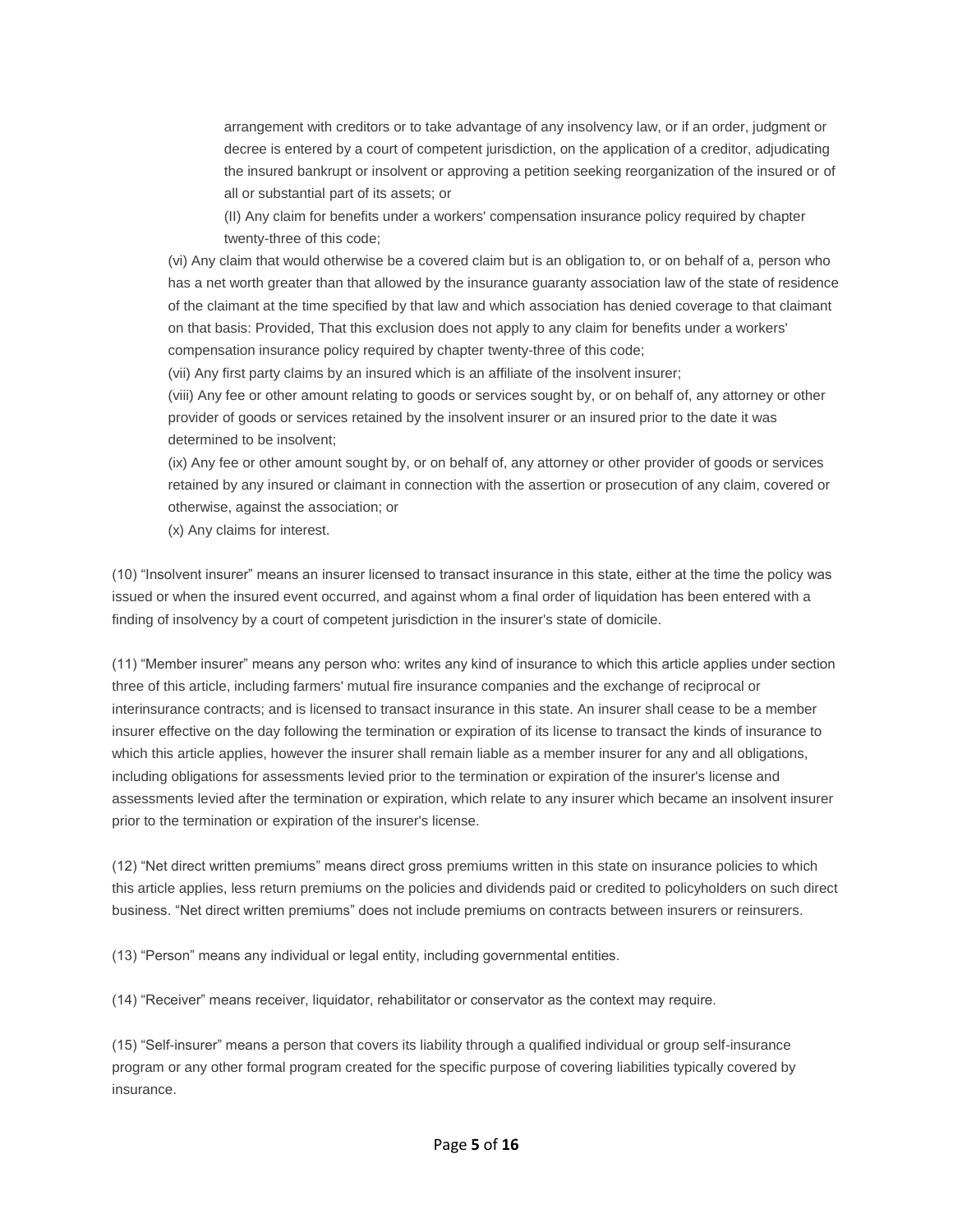# **Credits**

Acts 1970, c. 52; Acts 1977, c. 116; Acts 1985, c. 106; Acts 2008, c. 120, eff. March 7, 2008; Acts 2017, c. 132, eff. July 7, 2017.

W. Va. Code, § 33-26-5, WV ST § 33-26-5 Current with legislation of the 2017 First Extraordinary.

## <span id="page-5-0"></span>**§ 33-26-6. Creation of the association.**

There is created a nonprofit unincorporated legal entity to be known as the West Virginia Insurance Guaranty Association. All insurers defined as member insurers in section five of this article shall be and remain members of the association as a condition of their authority to transact insurance in this state. The association shall perform its functions under a plan of operation established and approved under section nine of this article and shall exercise its powers through a board of directors established under section seven of this article. For purposes of administration and assessment, the association shall establish and maintain three separate accounts:

(1) The automobile insurance account;

(2) The workers' compensation insurance account; and

(3) The account for all other insurance to which this article applies.

## **Credits**

Acts 1970, c. 52; Acts 2008, c. 120, eff. March 7, 2008.

W. Va. Code, § 33-26-6, WV ST § 33-26-6 Current with legislation of the 2017 First Extraordinary.

## <span id="page-5-1"></span>**§ 33-26-7. Board of directors.**

(1) The board of directors of the association shall consist of not less than five nor more than nine persons serving terms as established in the plan of operation. The members of the board shall be selected by member insurers subject to the approval of the commissioner. Vacancies on the board shall be filled for the remaining period of the term in the same manner as initial appointments. If no members are selected within sixty days after the effective date of this article, the commissioner may appoint the initial members of the board of directors.

(2) In approving selections to the board, the commissioner shall consider among other things whether all member insurers are fairly represented.

(3) Members of the board may be reimbursed from the assets of the association for expenses incurred by them as members of the board of directors.

**Credits** Acts 1970, c. 52.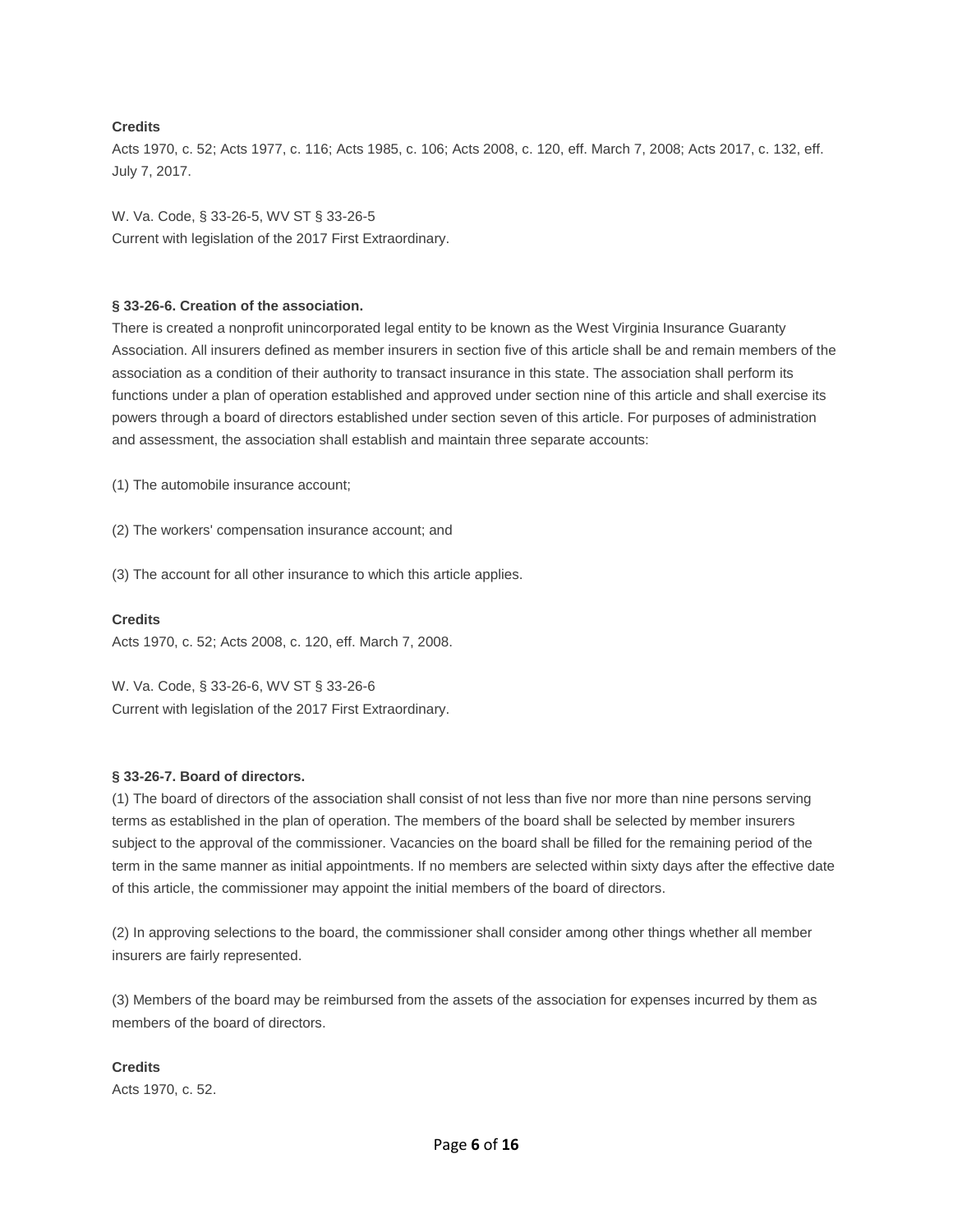W. Va. Code, § 33-26-7, WV ST § 33-26-7 Current with legislation of the 2017 First Extraordinary.

#### <span id="page-6-0"></span>**§ 33-26-8. Powers and duties of the association.**

(a) The association shall:

(1) Be obligated to pay covered claims existing prior to the final order of liquidation, that arise within thirty days after the final order of liquidation or before the policy expiration date if the expiration date is less than thirty days after the final order of liquidation, or that arise before the insured replaces the policy or causes its cancellation, if the insured does so within thirty days of the final order of liquidation. This obligation shall be satisfied by paying to the claimant an amount as follows:

(A) The full amount of a covered claim for benefits under a workers' compensation insurance policy: Provided, That any covered claim for deliberate intention, including any action pursuant to section two, article four, chapter twenty-three of this code, may not exceed \$300,000 per claim.

(B) An amount not exceeding \$10,000 per policy for a covered claim for the return of unearned premium. (C) An amount not exceeding \$300,000 per claim for all other covered claims: Provided, That for purposes of this limitation, all claims of any kind whatsoever arising out of, or related to, bodily injury or death to any one person constitutes a single claim, regardless of the number of claims made, or the number of claimants. In no event may the association be obligated to pay a claimant an amount in excess of the obligation of the insolvent insurer under the policy or coverage from which the claim arises. Notwithstanding any other provisions of this article, a covered claim may not include a claim filed with the association after the earlier of:

(i) Twenty-five months after the date of the final order of liquidation; or

(ii) the final date set by the court for the filing of claims against the liquidator or receiver of an insolvent insurer.

Any obligation of the association to defend an insured on a covered claim shall cease upon the association's:

(i) Payment, either by settlement releasing the insured or on a judgment, of an amount equal to the lesser of the association's covered claim obligation limit or the applicable policy limit; or (ii) tender of such amount.

(2) Be considered the insurer only to the extent of its obligation on the covered claims and to that extent, subject to the limitations provided in this article, have all rights, duties and obligations of the insolvent insurer as if the insurer had not become insolvent, including, but not limited to, the right to pursue and retain salvage and subrogation recoverable on paid covered claim obligations. The association may not be considered the insolvent insurer for any purpose relating to the issue of whether the association is amenable to the personal jurisdiction of the courts of any state.

(3) Allocate claims paid and expenses incurred among the three accounts separately, and assess member insurers separately for each account amounts necessary to pay the obligations of the association under subdivision (1) of this subsection subsequent to an insolvency, the expenses of handling covered claims subsequent to an insolvency, the cost of preparing any reports specified in section thirteen of this article and other expenses authorized by this article. The assessments of each member insurer shall be in the proportion that the net direct written premiums of the member insurer for the calendar year prior to the assessment on the kinds of insurance in the account bears to the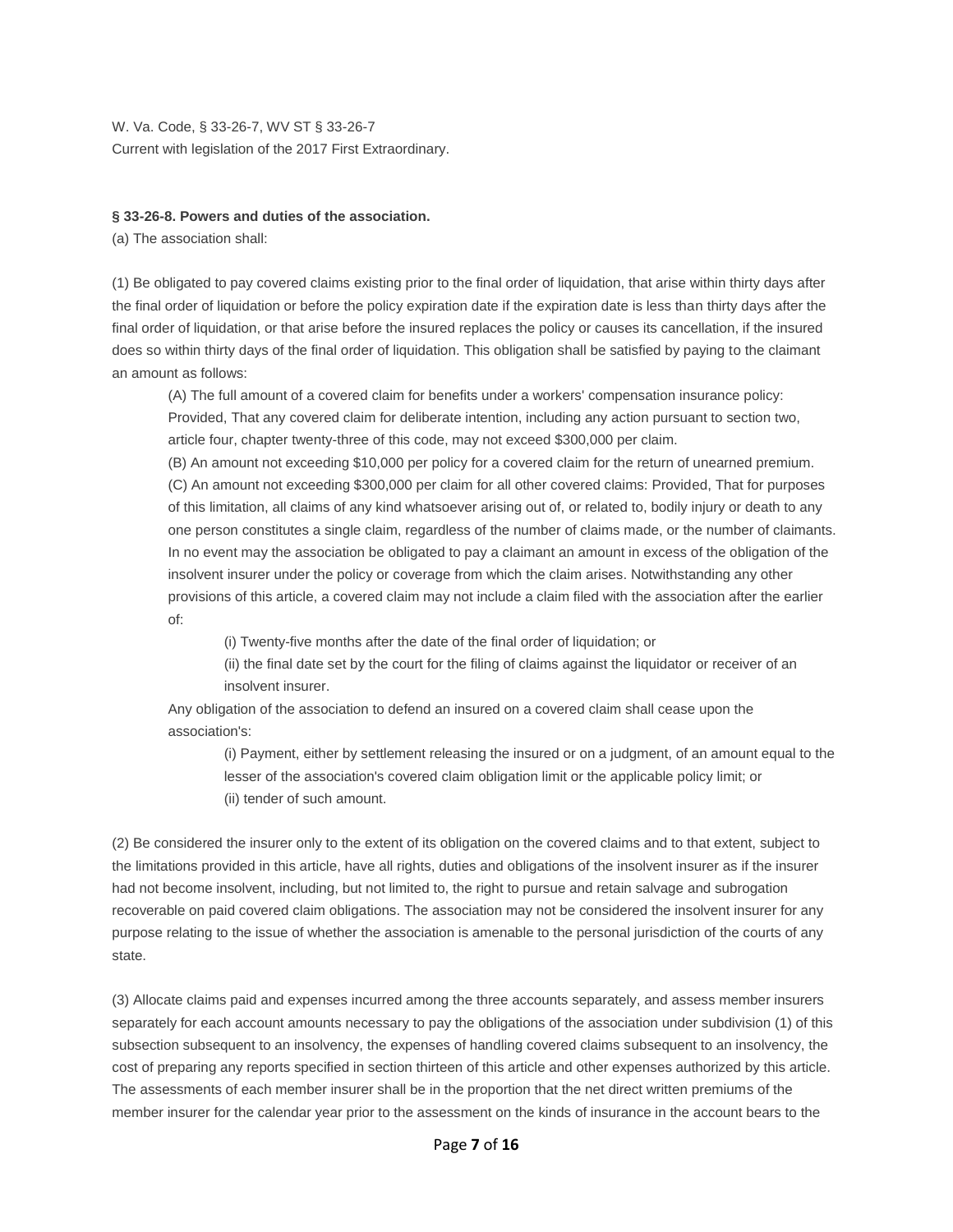net direct written premiums of all member insurers for the calendar year prior to the assessment on the kinds of insurance in the account: Provided, That farmers mutual insurance companies that do not issue workers' compensation insurance policies may not be assessed to pay for the obligations of the association payable from the workers' compensation insurance account. Each member insurer shall be notified of the assessment not later than thirty days before it is due. No member insurer may be assessed in any one year on any account an amount greater than two percent of that member insurer's net direct written premiums for the calendar year preceding the assessment on the kinds of insurance in the account. If the maximum assessment, together with the other assets of the association in any account, does not provide in any one year in any account an amount sufficient to make all necessary payments from that account, the funds available shall be prorated and the unpaid portion shall be paid as soon after that as funds become available. The association shall pay claims in any order that it deems reasonable, including the payment of claims as they are received from the claimant or in groups or categories of claims. The association may exempt or defer, in whole or in part, the assessment of any member insurer, if the assessment would cause the member insurer's financial statement to reflect the amounts of capital or surplus less than the minimum amounts required for a certificate of authority by any jurisdiction in which the member insurer is authorized to transact insurance: Provided, however, That during the period of deferment, no dividends may be paid to shareholders or policyholders. Deferred assessments shall be paid when the payment does not reduce capital or surplus below required minimums. The payments shall be refunded to those companies receiving larger assessments by virtue of the deferment, or at the election of any such company, credited against future assessments.

(4) Investigate claims brought against the association and adjust, compromise, settle, and pay covered claims to the extent of the association's obligation and deny all other claims. The association may appoint and direct legal counsel retained under liability insurance policies for the defense of covered claims.

(5) Notify claimants in this state as determined necessary by the commissioner and upon the commissioner's request, to the extent records are available to the association.

(6)(A) Have the right to review and contest as set forth in this subsection settlements, releases, compromises, waivers and judgments to which the insolvent insurer or its insureds were parties prior to the entry of the final order of liquidation. In an action to enforce settlements, releases and judgments to which the insolvent insurer or its insureds were parties prior to the entry of the final order of liquidation, the association may assert the following defenses, in addition to the defenses available to the insurer:

(i) The association is not bound by a settlement, release, compromise or waiver executed by an insured or the insurer, or any judgment entered against an insured or the insurer by consent or through a failure to exhaust all appeals, if the settlement, release, compromise, waiver or judgment was:

(I) Executed or entered within one hundred twenty days prior to the entry of a final order of liquidation and the insured or the insurer did not use reasonable care in entering into the settlement, release, compromise, waiver or judgment, or did not pursue all reasonable appeals of an adverse judgment; or

(II) Executed by or taken against an insured or the insurer based on default, fraud, collusion or the insurer's failure to defend.

(ii) If a court of competent jurisdiction finds that the association is not bound by a settlement, release, compromise, waiver or judgment for the reasons described in subparagraph (i), paragraph (A), subdivision (6) of this subsection, the settlement, release, compromise, waiver or judgment shall be set aside and the association may defend any covered claim on the merits. The settlement, release, compromise, waiver or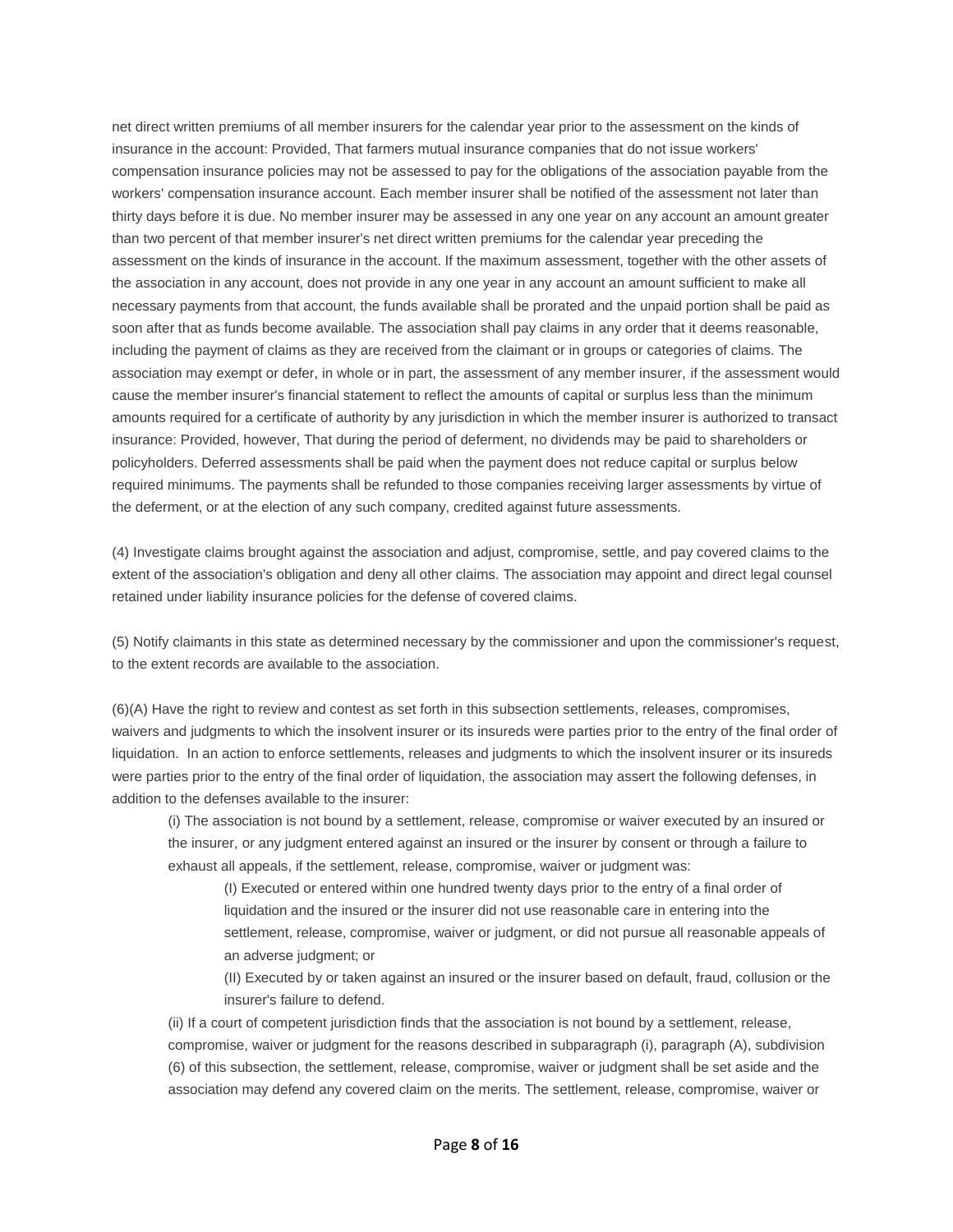judgment may not be considered as evidence of liability or damages in connection with any claim brought against the association or any other party under this article.

(iii) The association may assert any statutory defenses or other defenses or rights of offset against any settlement, release, compromise or waiver executed by an insured or the insurer, or any judgment taken against the insured or the insurer.

(B) As to any covered claims arising from a judgment under any decision, verdict or finding based on the default of the insolvent insurer or its failure to defend, the association, either on its own behalf or on behalf of an insured may apply to have the judgment, order, decision, verdict or finding set aside by the same court or administrator that entered the judgment, order, decision, verdict or finding and may defend the claim on the merits.

(7) Handle claims through its employees or through one or more insurers or other persons designated as servicing facilities. Designation of a servicing facility is subject to the approval of the commissioner, but the designation may be declined by a member insurer.

(8) Reimburse each servicing facility for obligations of the association paid by the facility and for expenses incurred by the facility while handling claims on behalf of the association and shall pay the other expenses of the association authorized by this article.

(9) Establish procedures for requesting financial information from insureds and claimants on a confidential basis for purposes of applying sections of this article concerning the net worth of first and third-party claimants, subject to that information being shared with any other association similar to the association and the liquidator for the insolvent company on the same confidential basis. If the insured or claimant refuses to provide the requested financial information and an auditor's certification of the same where requested and available, the association may consider the net worth of the insured or claimant to be in excess of \$25 million at the relevant time.

(b) The association may:

(1) Employ or retain persons that are necessary to handle claims and perform other duties of the association.

(2) Borrow funds necessary to effect the purposes of this article in accord with the plan of operation.

(3) Sue or be sued, and the power to sue includes the power and right to intervene as a party as a matter of right before any court in this state that has jurisdiction over an insolvent insurer as defined by this article.

(4) Negotiate and become a party to contracts that are necessary to carry out the purpose of this article.

(5) Perform other acts that are necessary or proper to effectuate the purpose of this article.

(6) Refund to the member insurers in proportion to the contribution of each member insurer to an account that amount by which the assets of the account exceed the liabilities, if, at the end of any calendar year, the board of directors finds that the assets of the association in any account exceed the liabilities of that account as estimated by the board of directors for the coming year.

#### **Credits**

Acts 1970, c. 52; Acts 1985, c. 106; Acts 2008, c. 120, eff. March 7, 2008; Acts 2017, c. 132, eff. July 7, 2017.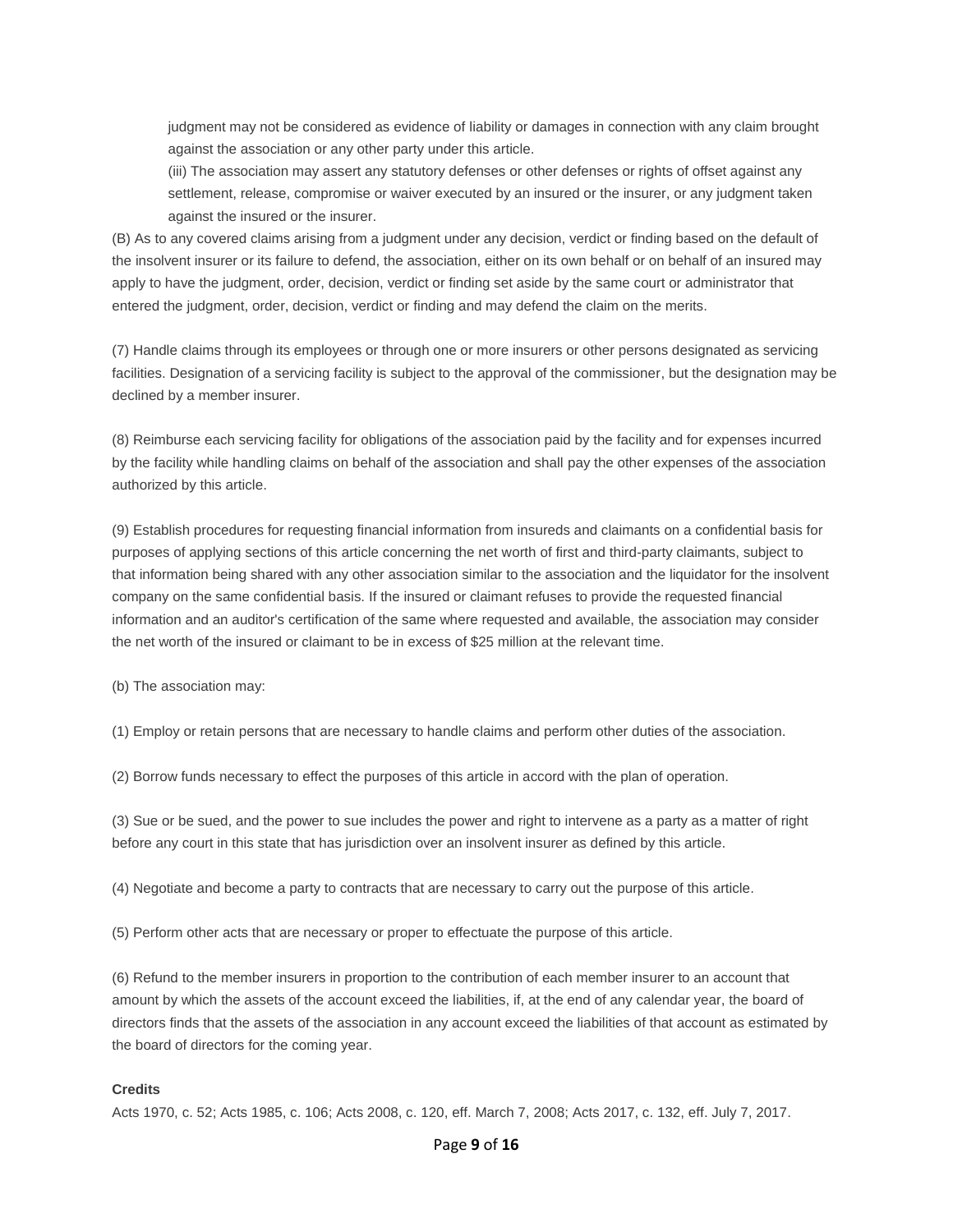W. Va. Code, § 33-26-8, WV ST § 33-26-8 Current with legislation of the 2017 First Extraordinary.

# <span id="page-9-0"></span>**§ 33-26-9. Plan of operation.**

(a) The association shall:

(1) Submit to the commissioner a plan of operation and any amendments thereto necessary or suitable to assure the fair, reasonable and equitable administration of the association. The plan of operation and any amendments thereto become effective upon approval in writing by the commissioner.

(2) If the association fails to submit a suitable plan of operation within ninety days following the effective date of this article or if at any time thereafter the association fails to submit suitable amendments to the plan, the commissioner shall, after notice and hearing, adopt rules for legislative approval as are necessary or advisable to effectuate the provisions of this article. The rules shall continue in force until modified by the commissioner or superseded by a plan submitted by the association and approved by the commissioner. All such rules shall be proposed in accordance with chapter twentynine-a of this code.

(b) All member insurers shall comply with the plan of operation.

(c) The plan of operation shall:

(1) Establish the procedures whereby all the powers and duties of the association under section eight of this article will be performed.

(2) Establish procedures for handling assets of the association.

(3) Establish the amount and method of reimbursing members of the board of directors under section seven of this article.

(4) Establish procedures by which claims may be filed with the association and establish acceptable forms of proof of covered claims.

(5) Establish regular places and times for meetings of the board of directors.

(6) Establish procedures for records to be kept of all financial transactions of the association, its agents and the board of directors.

(7) Provide that any member insurer aggrieved by a final action or decision of the association may appeal to the commissioner within thirty days after the action or decision.

(8) Establish the procedures whereby selections for the board of directors will be submitted to the commissioner.

(9) Contain additional provisions necessary or proper for the execution of the powers and duties of the association.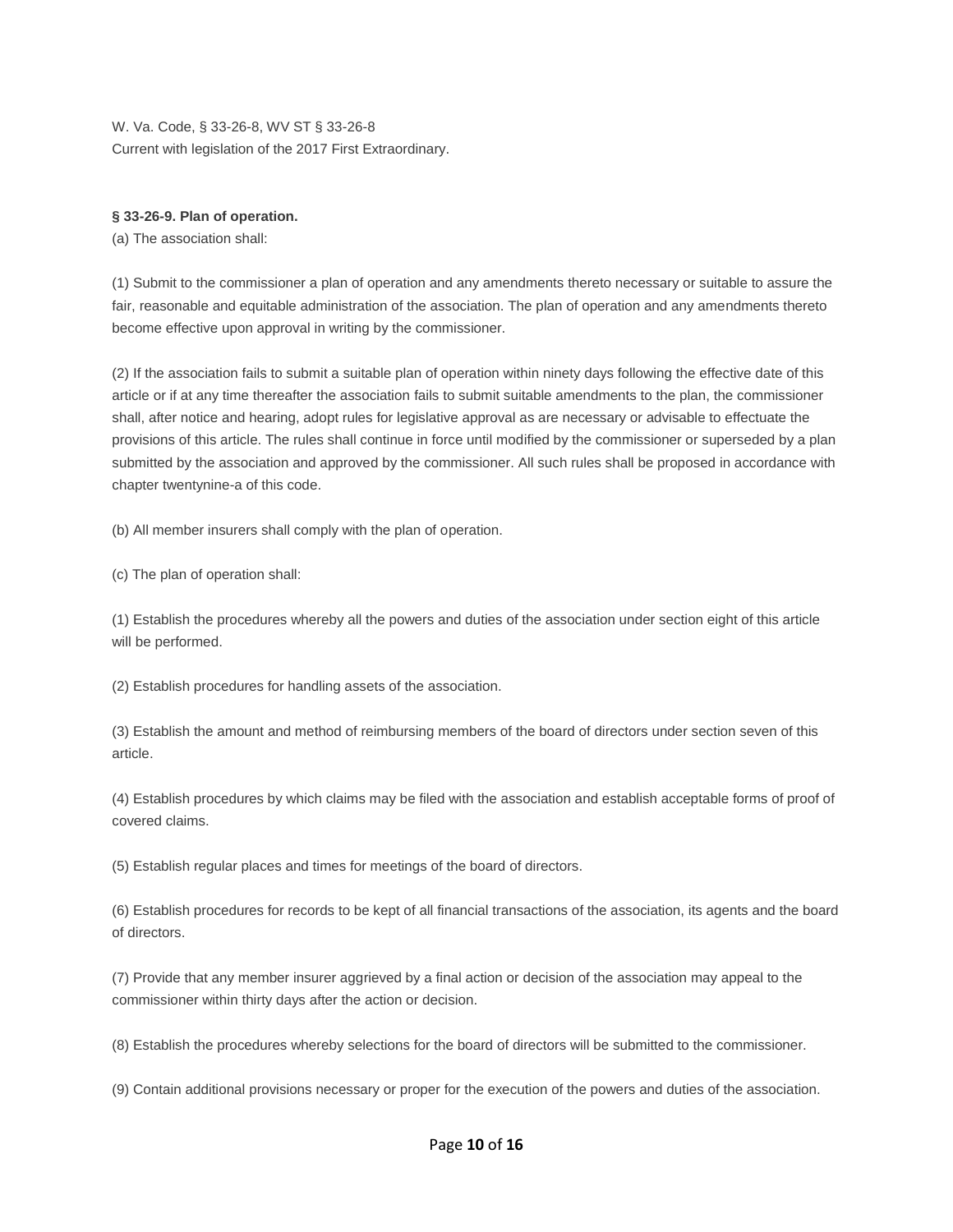(d) The plan of operation may provide that any or all powers and duties of the association, except those under subdivision (3), subsection (a), and subdivision (2), subsection (b), section eight of this article are delegated to a corporation, association or other organization which performs or will perform functions similar to those of this association, or its equivalent, in two or more states. Such a corporation, association or organization shall be reimbursed as a servicing facility would be reimbursed and shall be paid for its performance of any other functions of the association. A delegation under this subsection may take effect only with the approval of both the board of directors and the commissioner, and may be made only to a corporation, association or organization which extends protection not substantially less favorable and effective than that provided by this article.

## **Credits**

Acts 1970, c. 52; Acts 2017, c. 132, eff. July 7, 2017.

W. Va. Code, § 33-26-9, WV ST § 33-26-9 Current with legislation of the 2017 First Extraordinary.

## <span id="page-10-0"></span>**§ 33-26-10. Duties and powers of the commissioner.**

(a) The commissioner shall:

(1) Notify the association of the existence of an insolvent insurer not later than three business days after he or she receives notice of the determination of the insolvency.

(2) Upon request of the board of directors, provide the association a statement of the net direct written premiums of each member insurer.

(b) The commissioner may:

(1) Require that the association notify the insureds of the insolvent insurer and any other interested parties of the determination of insolvency and of their rights under this article. The notification shall be by mail at their last known address, where available, but if sufficient information for notification by mail is not available, notice by publication in a newspaper of general circulation is sufficient.

(2) Suspend or revoke, after notice and hearing, the certificate of authority to transact insurance in this state of any member insurer which fails to pay an assessment when due or fails to comply with the plan of operation. As an alternative, the commissioner may levy a fine on any member insurer which fails to pay an assessment when due. The fine may not exceed five percent of the unpaid assessment per month, except that no fine may be less than \$100 per month.

(3) Revoke the designation of any servicing facility if he or she finds that claims are being handled unsatisfactorily.

(c) Any final order of the commissioner under this article is subject to judicial review as provided by section fourteen, article two of this chapter.

# **Credits**

Acts 1970, c. 52; Acts 2017, c. 132, eff. July 7, 2017.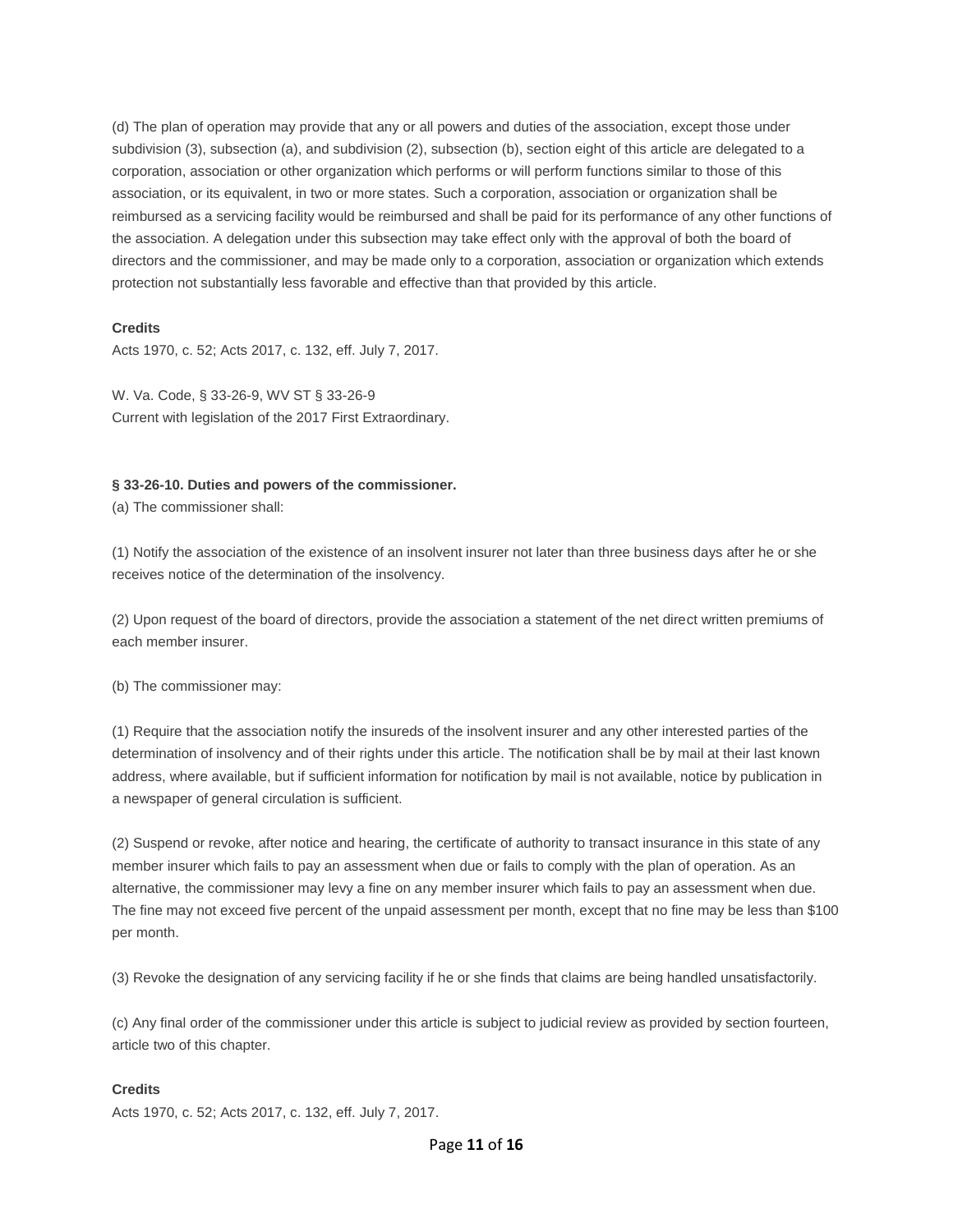W. Va. Code, § 33-26-10, WV ST § 33-26-10 Current with legislation of the 2017 First Extraordinary.

# <span id="page-11-0"></span>**§ 33-26-11. Effect of paid claims.**

(a) Any person recovering under this article is considered to have assigned the person's rights under the policy to the association to the extent of the person's recovery from the association. Every insured or claimant seeking the protection of this article shall cooperate with the association to the same extent as that person would have been required to cooperate with the insolvent insurer. The association has no cause of action against the insured of the insolvent insurer for any sums it has paid out except such causes of action as the insolvent insurer would have had if the sums had been paid by the insolvent insurer and except as provided in subsection (b) of this section. In the case of an insolvent insurer operating on a plan whereby insurance policies with assessment liability have been issued to insureds, payments of claims by the association may not operate to reduce the liability of the insureds to the receiver, liquidator or statutory successor for unpaid assessments.

(b) The association may recover from the following persons all amounts paid by the association on behalf of the person, whether for indemnity or defense or otherwise:

(1) Any insured whose net worth on December 31 of the year immediately preceding the date the insurer becomes an insolvent insurer exceeds \$25 million: Provided, That an insured's net worth on such date shall be considered to include the aggregate net worth of the insured and all of its subsidiaries and affiliates as calculated on a consolidated basis: Provided, however, That this provision may not apply to any claim for benefits under a workers' compensation insurance policy required by chapter twenty-three of this code; and

(2) Any person who is an affiliate of the insolvent insurer.

(c) The association and any association similar to the association in another state shall be recognized as claimants in the liquidation of an insolvent insurer for any amounts paid by them on covered claims obligations as determined under this article or similar laws in other states and shall receive dividends and any other distributions at the priority set forth in section nineteen-a, article ten of this chapter. The receiver, liquidator or statutory successor of an insolvent insurer shall be bound by determinations of covered claim eligibility under this article and by settlements of claims made by the association or a similar organization in another state. The court having jurisdiction shall grant such claims priority equal to that to which the claimant would have been entitled, in the absence of this article, against the assets of the insolvent insurer. The expenses of the association or similar organization in handling claims shall be accorded the same priority as the receiver's expenses.

(d) The association shall periodically file with the receiver or the liquidator of the insolvent insurer statements of the covered claims paid by the association and estimates of anticipated claims against the association which shall preserve the rights of the association against the assets of the insolvent insurer.

# **Credits**

Acts 1970, c. 52; Acts 2017, c. 132, eff. July 7, 2017.

W. Va. Code, § 33-26-11, WV ST § 33-26-11 Current with legislation of the 2017 First Extraordinary.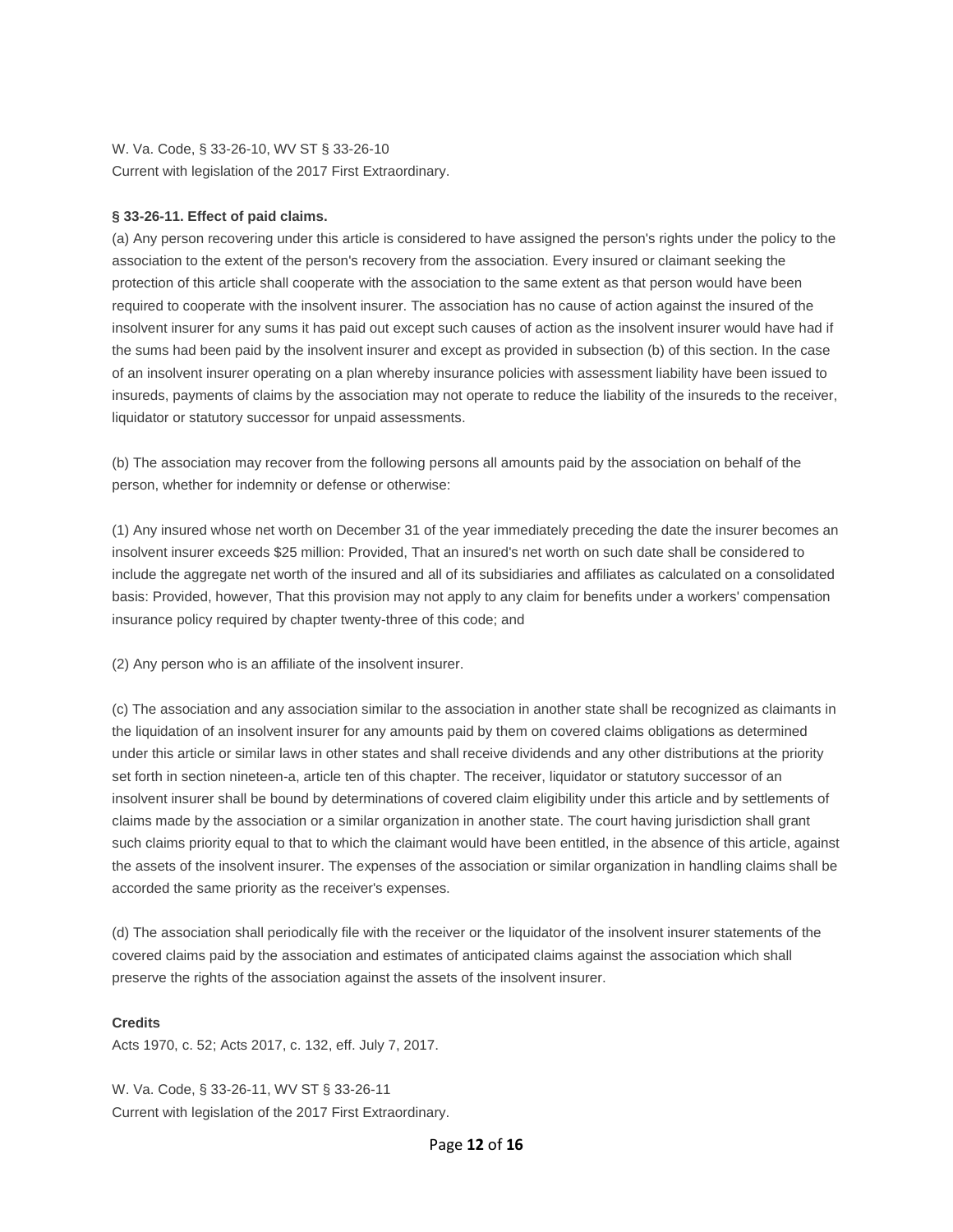## <span id="page-12-0"></span>**§ 33-26-12. Exhaustion of other coverage; deductible reimbursement.**

(a) Any person having a claim under an insurance policy, whether or not it is a policy issued by a member insurer, and the claim under such other policy arises from the same facts, injury, or loss that gave rise to the covered claim against the association, shall first exhaust all coverage provided by any such policy. Any amount payable on a covered claim under this article shall be reduced by the full applicable limits stated in such other insurance policy and the association shall receive a full credit for such stated limits or, where there are no applicable stated limits, the claim shall be reduced by the total recovery. Notwithstanding the foregoing, no person may be required to exhaust any right under the policy of an insolvent insurer.

(1) A claim under a policy providing liability coverage to a person who may be jointly and severally liable with or a joint tortfeasor with the person covered under the policy of the insolvent insurer that gives rise to the covered claim is considered to be a claim arising from the same facts, injury or loss that gave rise to the covered claim against the association.

(2) A claim under an insurance policy shall also include, for purposes of this section:

- (A) A claim against a health maintenance organization, a hospital plan corporation or a professional health service corporation; and
- (B) Any amount payable by or on behalf of a self-insurer.

(3) To the extent that the association's obligation is reduced by the application of this section, the liability of the person insured by the insolvent insurer's policy for the claim shall be reduced in the same amount.

(b) Any person having a claim which may be recovered under more than one Insurance Guaranty Association or its equivalent shall seek recovery first from the association of the place of residence of the insured except that if it is a first party claim for damage to property with a permanent location, he or she shall seek recovery first from the association of the location of the property, and if it is a workers' compensation claim, the person shall seek recovery first from the association of the residence of the claimant. Any recovery under this article shall be reduced by the amount of the recovery from any other insurance guaranty association or its equivalent.

(c) To the extent the association pays any deductible claim for which the insurer would have been entitled to reimbursement from the insured, the association is entitled to the full amount of the reimbursement and available collateral as provided under this subsection to the extent necessary to reimburse the association. Reimbursements paid to the association pursuant to this subsection may not be treated as distributions or as early access payments. To the extent that the association pays a deductible claim that is not reimbursed either from collateral or by insured payments, or incurred expenses in connection with large deductible policies that are not reimbursed under this subsection, the association has an exclusive cause of action against the insured, including the right to enforce against the insured the rights of the insurer with respect to any obligation of the insured to reimburse the insurer for deductibles or pay claims within a deductible. Further, the fund is vested with a first lien in any collateral provided by the insured to the insolvent insurer to secure the insured's performance, to the extent of claims paid by the association, which lien can be perfected by notice to the liquidator. Nothing in this subsection limits any rights of the association that may otherwise exist under applicable law to obtain reimbursement from insureds for claims payments made by the association under policies of the insurer or for the association's related expenses.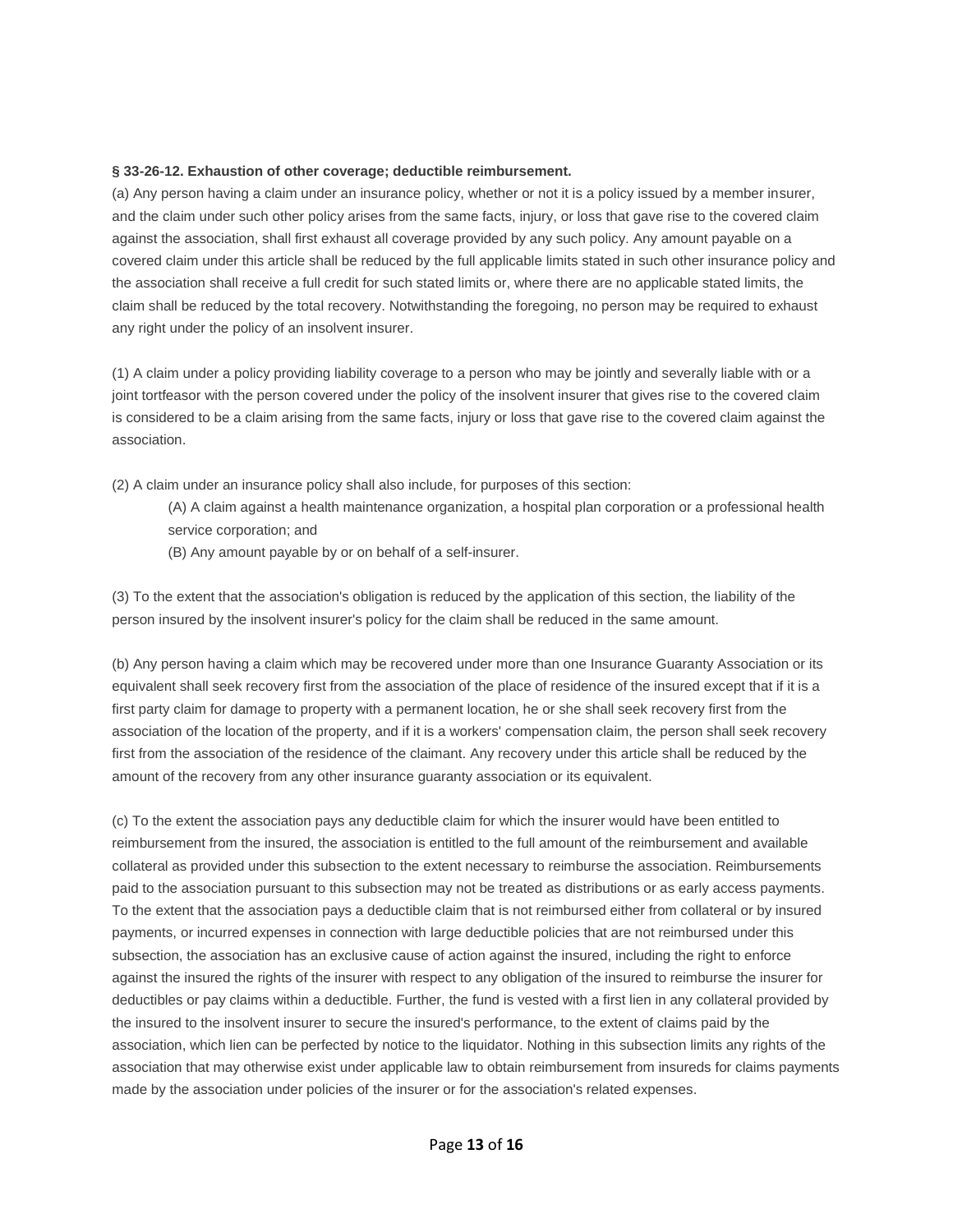## **Credits**

Acts 1970, c. 52; Acts 2008, c. 120, eff. March 7, 2008; Acts 2017, c. 132, eff. July 7, 2017.

W. Va. Code, § 33-26-12, WV ST § 33-26-12 Current with legislation of the 2017 First Extraordinary.

## <span id="page-13-0"></span>**§ 33-26-13. Prevention of insolvencies.**

To aid in the detection and prevention of insurer insolvencies:

(1) The board of directors may, upon majority vote, make recommendations to the commissioner on matters generally related to improving or enhancing regulation for solvency.

(2) At the conclusion of any domestic insurer insolvency in which the association was obligated to pay covered claims, the board of directors may, upon majority vote, prepare a report on the history and causes of the insolvency, based on the information available to the association and submit the report to the commissioner.

(3) Reports and recommendations provided under this section may not be considered public documents subject to disclosure under chapter twenty-nine-b of this code.

# **Credits**

Acts 1970, c. 52; Acts 2017, c. 132, eff. July 7, 2017.

W. Va. Code, § 33-26-13, WV ST § 33-26-13 Current with legislation of the 2017 First Extraordinary

# <span id="page-13-1"></span>**§ 33-26-14. Examination of association; financial report.**

The association shall be subject to examination and regulation by the commissioner. The board of directors shall submit, not later than April 30 of each year, a financial report for the preceding calendar year, in a form approved by the commissioner.

## **Credits**

Acts 1970, c. 52; Acts 2017, c. 132, eff. July 7, 2017.

W. Va. Code, § 33-26-14, WV ST § 33-26-14 Current with legislation of the 2017 First Extraordinary.

# <span id="page-13-2"></span>**§ 33-26-15. Tax exemption.**

The association shall be exempt from payment of all fees and all taxes levied by this State or any of its subdivisions except taxes levied on real or personal property.

# **Credits**

Acts 1970, c. 52.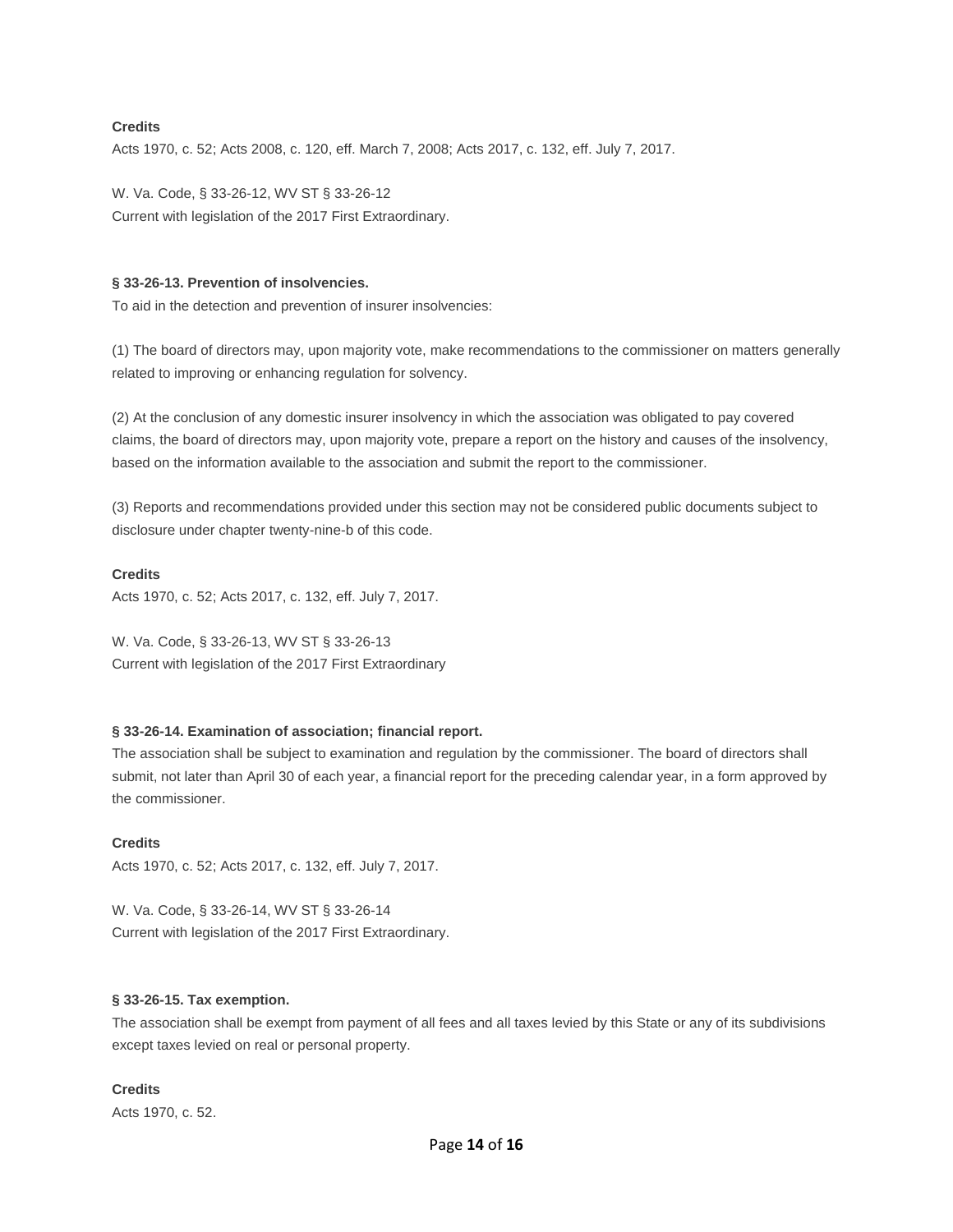W. Va. Code, § 33-26-15, WV ST § 33-26-15 Current with legislation of the 2017 First Extraordinary.

## <span id="page-14-0"></span>**§ 33-26-16. Recognition of assessments in rates.**

The rates and premiums charged for insurance policies to which this article applies shall include amounts sufficient to recoup a sum equal to the amounts paid to the association by the member insurer less any amounts returned to the member insurer by the association and such rates shall not be deemed excessive because they contain an amount reasonably calculated to recoup assessments paid by the member insurer.

**Credits**

Acts 1970, c. 52.

W. Va. Code, § 33-26-16, WV ST § 33-26-16 Current with legislation of the 2017 First Extraordinary.

## <span id="page-14-1"></span>**§ 33-26-17. Immunity.**

There shall be no liability on the part of and no cause of action of any nature shall arise against any member insurer, the association or its agents or employees, the board of directors, or the commissioner or his representatives for any action taken by them in the exercise and performance of their powers and duties under this article.

# **Credits**

Acts 1970, c. 52.

W. Va. Code, § 33-26-17, WV ST § 33-26-17 Current with legislation of the 2017 First Extraordinary.

## <span id="page-14-2"></span>**§ 33-26-18. Stay of proceedings; reopening of default judgments.**

(a) All proceedings in which the insolvent insurer is a party or obligated to defend a party in any court in this state shall, subject to waiver by the association in specific cases involving covered claims, be stayed for six months and such additional time as may be determined by the court from the date the insolvency is determined to permit proper defense by the association of all pending causes of action.

(b) The liquidator, receiver or statutory successor of an insolvent insurer covered by this article shall permit access by the association, or its authorized representative to such of the insolvent insurer's records that are necessary for the association in carrying out its functions under this article with regard to covered claims. In addition, the liquidator, receiver or statutory successor shall provide the association or its representative with copies of such records upon the request by the association and at the expense of the association.

(c) As to any covered claims arising from a judgment under any order, decision, verdict or finding based on the default of the insolvent insurer or its wrongful failure to defend an insured, the association either on its own behalf or on behalf of such insured may apply to have such judgment, order, decision, verdict or finding set aside by the same